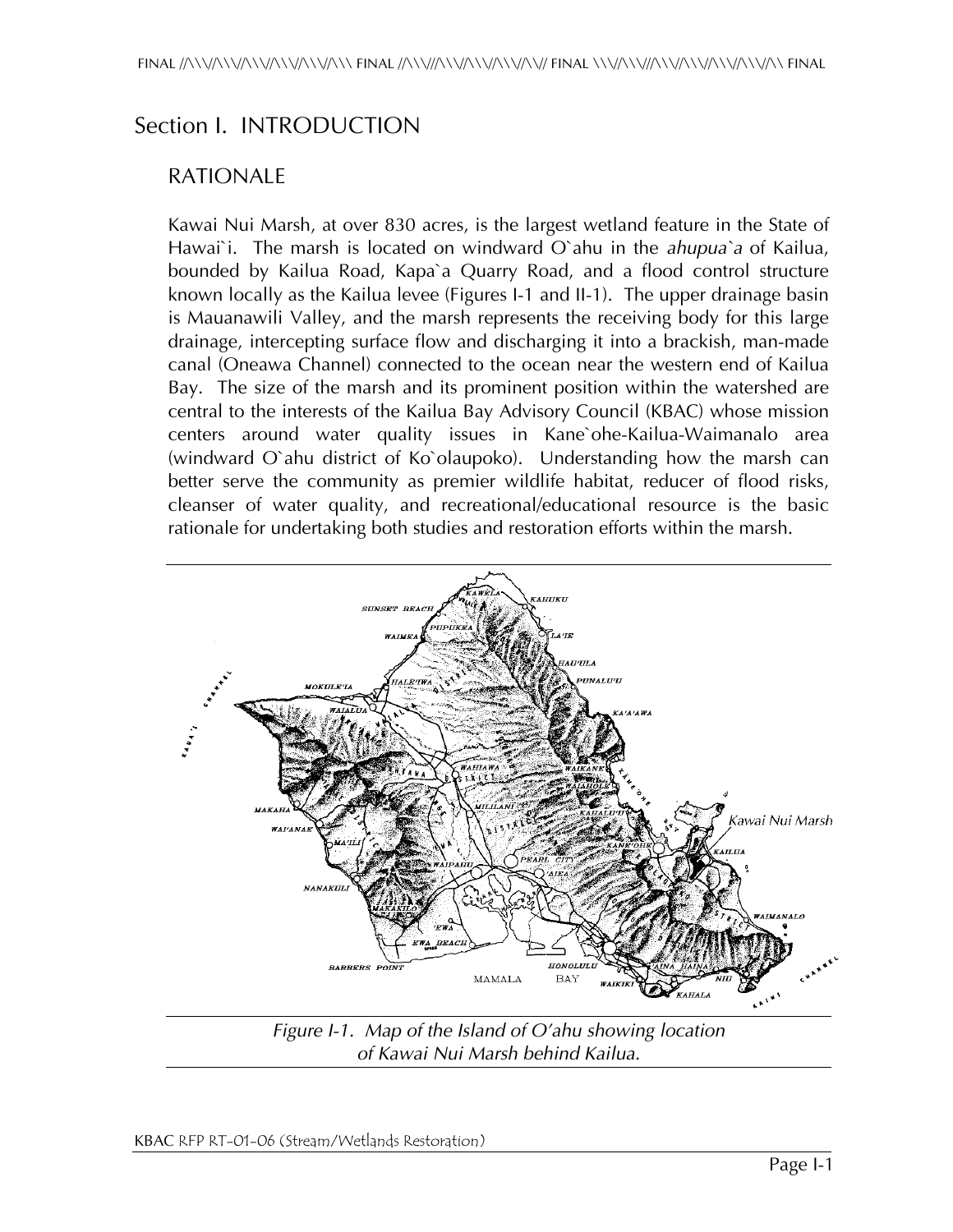## PURPOSE AND NEED

In December of 2001, the non-profit group, `Ahahui Mälama i ka Lökahi (AML), received a grant from the Kailua Bay Advisory Council (KBAC) to undertake activities and studies directed towards wetlands restoration efforts in Kawai Nui Marsh. The grant was to run from January2002 through June 2003 $^1$ . At its core, the grant was to support actions and studies by a community-initiated wetland restoration project underway since 1997 at *Na Pohaku o Hauwahine* on the eastern side of Kawai Nui Marsh. That is, problems encountered in the restoration efforts should drive both equipment needs and research goals. In this area, two groups: `Ahahui Mälama i ka Lökahi (AML) and Kawai Nui Heritage Foundation (KNHF) have been organizing the removal of alien vegetation and restoration of native plants to the lowland forest on a 12-acre parcel of State land. A part of that project involves removing, by hand, the vegetation mat covering an adjacent area of Kawai Nui marsh (area herein referred to as simply Na Pohaku) to create open waters in the marsh, then replanting and maintaining pond margins with various native wetland plants.

Of course, in as much as one goal of the wetland restoration project (supported also by a NAWCA small grant<sup>2</sup>) is to establish an education/demonstration site, a parallel goal of the KBAC-funded research effort is that of supporting education with current knowledge about the ecology of the wetland. The vision for the restored wetland at Na Pohaku is an accessible area having a diverse mixture of open water, native vegetation, short nature trails, and varied habitat for wetland flora and fauna. In time, the planted and restored areas at Na Pohaku will become part of the windward O`ahu communities' long-term recreational and educational goals for Kawai Nui Marsh (DLNR, 1994).

With respect to restoration efforts, a basic explanation of why and how a portion of the vast Kawai Nui Marsh has commanded our attention is in order. Although over 830 acres in extent, Kawai Nui Marsh is more than 98% covered by vegetation. Most of this vegetation is NOT a thin layer of floating plants like *Salvinia* (*S. molesta*, see page IV-3) or water hyacinth (*Eichhornia crassipes*), but a community of wetland and upland species (see page IV- ) supported on a layer of peat material that generally exceeds 1 foot in thickness. An absence of open water means there is precious little habitat for wetland birds, despite the fact that Hawaiian waterbirds include endangered species and Kawai Nui is the largest wetland in the Islands. A body of water covered by a layer of peat is (except for bacteria) biologically dead. Without light penetration, oxygen cannot be

l 1 Extended by the KBAC through February 2004.

North American Wetland Conservation Act (NAWCA) small grant was obtained using our volunteer labor and KBAC funds as matching funds/in-kind-services for this federal grant.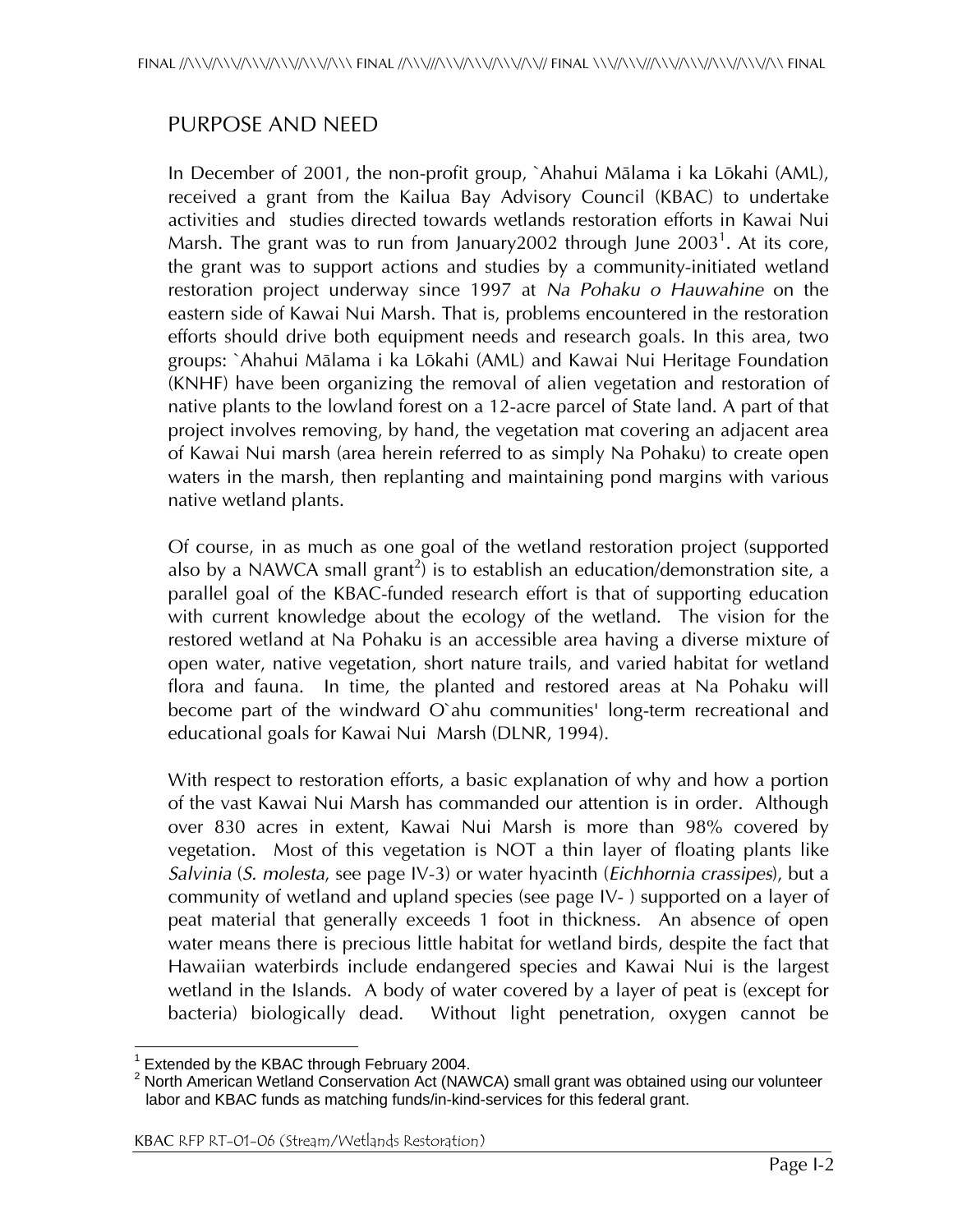generated by algae, and therefore the subsurface of the wetland supports no invertebrates (such as aquatic insects and prawns) or vertebrates (such as fishes) over most of its area. Removal of the overlaying living and dead vegetation will produce a pond. And a pond can be expanded and shaped to produce a wetland with a combination of open water and vegetated margins, which will attract and support aquatic life.

KNHF and AML have undertaken this process of creating open water in Kawai Nui at the place called *Na Pohaku o Hauwahine*. The location is not conducive to use of mechanical equipment (no roads or electrical service), but is very suitable in other respects (scenery, educational aspects, privacy, State ownership of the adjacent upland). Consequently, creation of ponds has been done entirely by hand, and mostly by volunteer labor (school groups, environmental groups, firemen, community groups). During this process, a number of problems have arisen that suggest the nature of the marsh might not allow serious restoration by removal of the vegetation layer. That is, our removal of the vegetation mat sets phenomena in motion that obliterate newly created open water in a relatively short time (under one year). Understanding and dealing with these phenomena was the primary purpose behind seeking funding for the project. This was expressed as follows in the grant application:

This grant will attempt to translate that experience [of opening up the wetland] into useful data by applying scientific methodologies to acquire a better picture of the marsh as it exists today. The purpose and benefit of this study are to understand what restoration of the marsh will really mean, and make available to KBAC, the public, and government agencies an intimate picture of this largest wetland on O`ahu. The study is important to KBAC because marine water quality enhancement efforts on Windward O`ahu will ultimately come down to our ability as a community to create and restore the coastal wetlands that once protected marine resources of old Hawai`i from man's activities on the watershed.

#### GRANT DETAILS

The main components of the grant proposal (AML, 2001) are:

- 1. develop physical and chemical characterizations of the marsh through water column sampling, profiles, and recording arrays;
- 2. experiment with confined sediment columns to observe changes in water-solid relationships of the organic rich sediments of the marsh under normal and low flow conditions;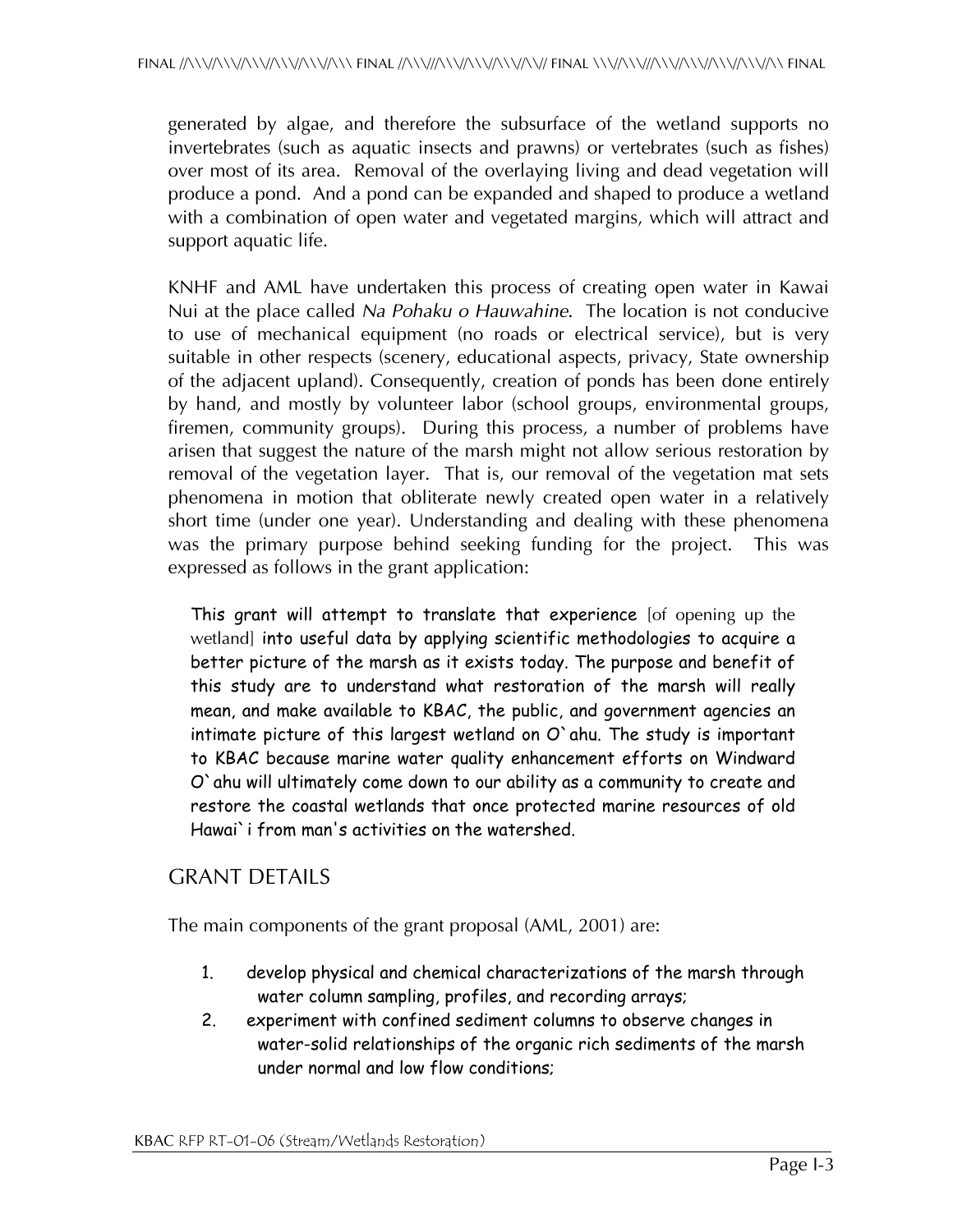- 3. undertake limited biotic sampling to better understand where aquatic species are distributed across the marsh;
- 4. restore, as a demonstration, water bird habitat on one islet located near the Oneawa (outlet) end of the marsh.

This report, in the several sections that follow, will detail the results and accomplishments from the grant. These are discussed here only in summary as they relate to the listed above components of the grant. It is important to realize that items listed as goals in the beginning (i.e., in the grant proposal) sometimes took new directions as the work progressed.

1. **Physico-chemical characterization of the marsh** — Grab samples of water quality, recordings of temperature, and under-the-mat measurement of a range of water quality parameters was accomplished and a general picture of water quality in the marsh is presented in **Section IV**. In addition, monitoring wells were established to follow changes in the floating and deposited materials that cover the basin and constitute the most salient features of the system. These results are presented in **Section III**. Related to this item are studies undertaken by our geologist (team member Robert Moye) collecting and analyzing core samples from around the marsh, and using the results to formulate a broad picture of the structure of the wetland (see **Sections II & III**).

2. **Experiments with sediment column** — A large plexiglass column was to be donated for use by *AECOS* Inc. While this was eventually done late in the grant cycle, other approaches at understanding the characteristics and properties of the sediment and peat layers were sought. These approaches centered around measurements made at the monitoring wells (**Section III**). Understanding the transformations that disturbed layers can undertake is central to success in restoration as discussed in detail in **Sections III & V**.

3. **Undertake sampling of biota in the marsh** — Some biological sampling was undertaken (**Section IV**), although this open-ended component could be carried much further. It was possible to create a reasonably detailed vegetation map (**Section IV**) based upon a recent aerial photograph (1996) provided by Dave Smith of the State of Hawaii, Department of Land and Natural Resources. Certain features and differentiation of vegetation types were updated by field reconnaissance surveys. Therefore, the resulting map reflects vegetation distribution in 2004. It was hoped to visit and collect physical and biological data widely over the marsh so that the vegetation map could relate the physical structure of different parts of the marsh to the nature of the vegetation found in each area. In the end, it proved too daunting a task to range all over the marsh making measurements of mat/water/sediment profiles, so these were limited to